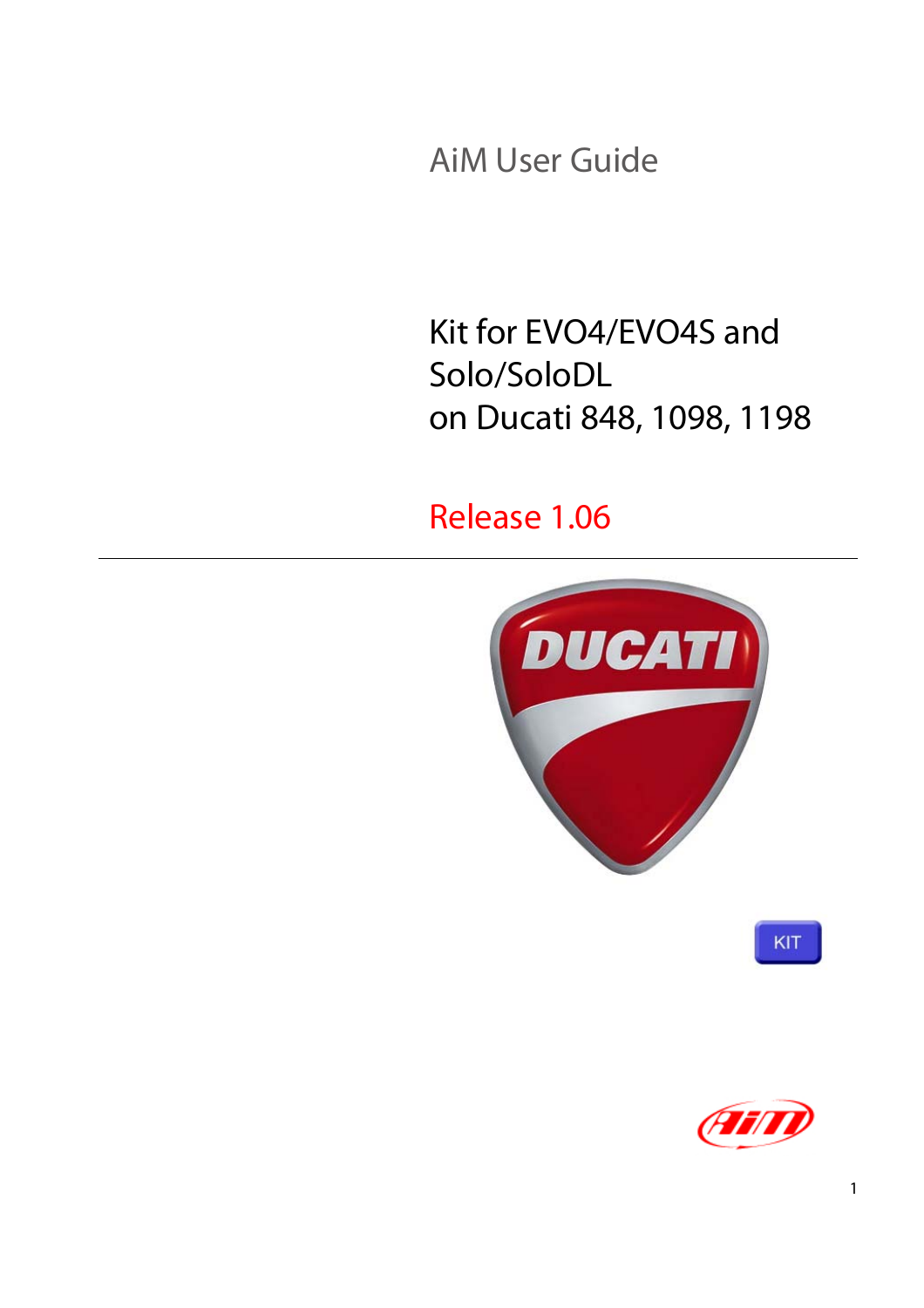

## 1 Models and years

This user guide explains how to install AiM Solo and SoloDL on Ducati bikes and how to connect EVO4, EVO4S and SoloDL to the bike Engine Control Unit (ECU). Supported models and years are:

| 848              | 2007-2011 |
|------------------|-----------|
| 848 EVO          | 2007-2011 |
| 848 EVO Corse    | 2007-2011 |
| 1098             | 2007-2009 |
| 1098 S           | 2007-2009 |
| 1098 S Tricolore | 2007-2009 |
| 1098 R           | 2007-2009 |
| 1198             | 2009-2011 |
| 1198 S           | 2009-2011 |
| 1198 S Corse     | 2009-2011 |
| 1198 R Corse     | 2009-2011 |
| 1198 SP          | 2009-2011 |

**Please note**: kits described in this user guide are only compatible with those Ducati bikes that are equipped with DDA (Ducati Data Analyzer) connector.

**Warning**: for these models/years AiM recommends not to remove the stock dash. Doing so will disable some of the bike functions or safety controls. AiM Tech srl will not be held responsible for any consequences that may result from the replacement of the original instrumentation cluster.

## 2 Solo/SoloDL kit and EVO4/EVO4S connection cable

AiM has developed an installation kit with bracket and ECU interface cable for Solo/SoloDL and a connection cable for EVO4 and EVO4S.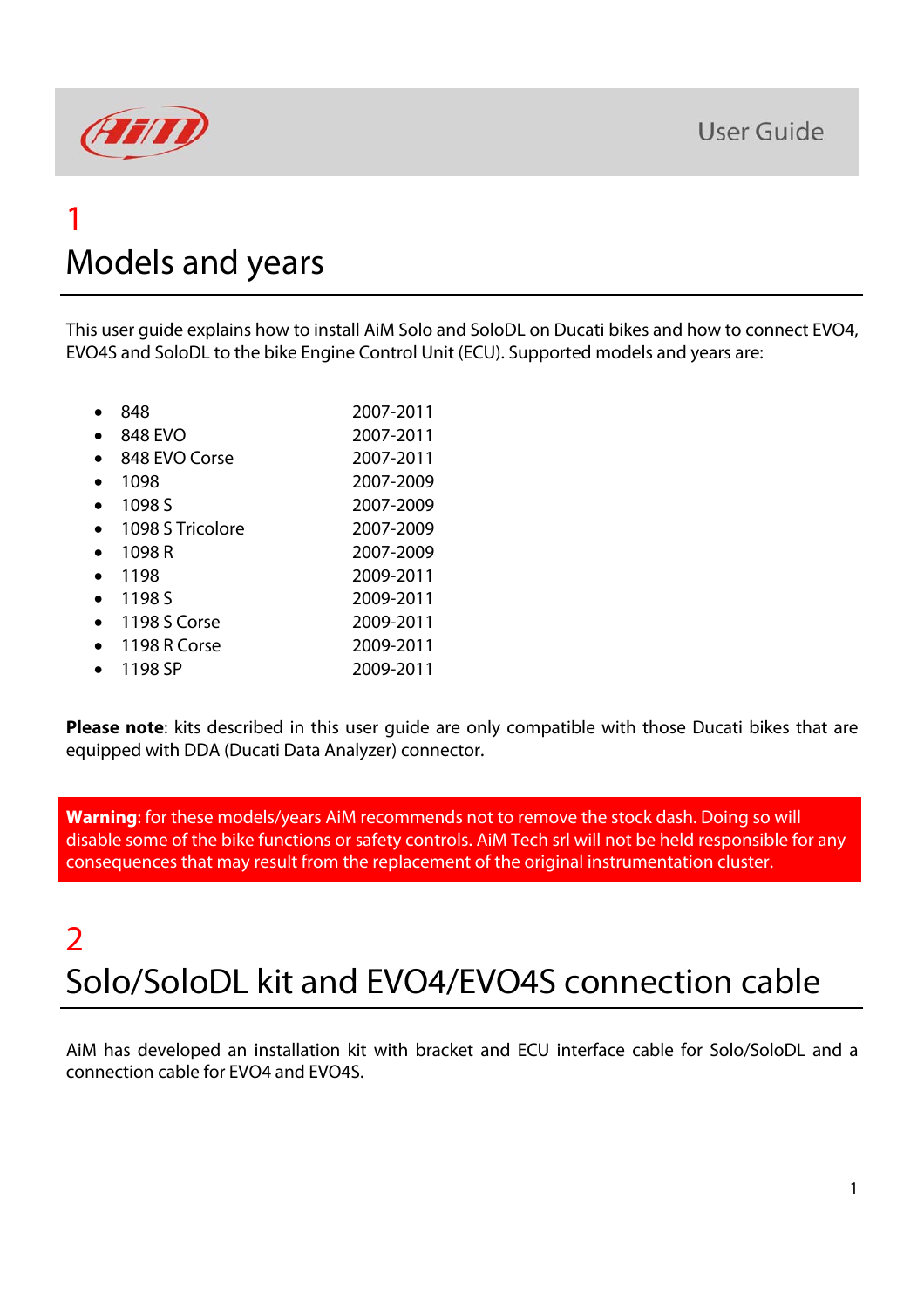

## 2.1 Kit and bracket for Solo/SoloDL

Solo/SoloDL installation kit is shown here below; part number is: **V02569170CS**.



The kit includes:

- 1 bracket (**1**)
- 2 4x10 Allen screws with countersunk head (**2**)
- 2 M4 self locking nut (**3**)
- 1 AiM interface cable for Ducati 848/1098/1198 (**4**)

AiM cable (**4**) and bracket (**1**) can also be bought separately as spare parts.

- SoloDL cable for Ducati 848/1098/1198: **V02569170**
- Solo/SoloDL bracket for Ducati 848/1098/1198: **DNKTKPFDUC**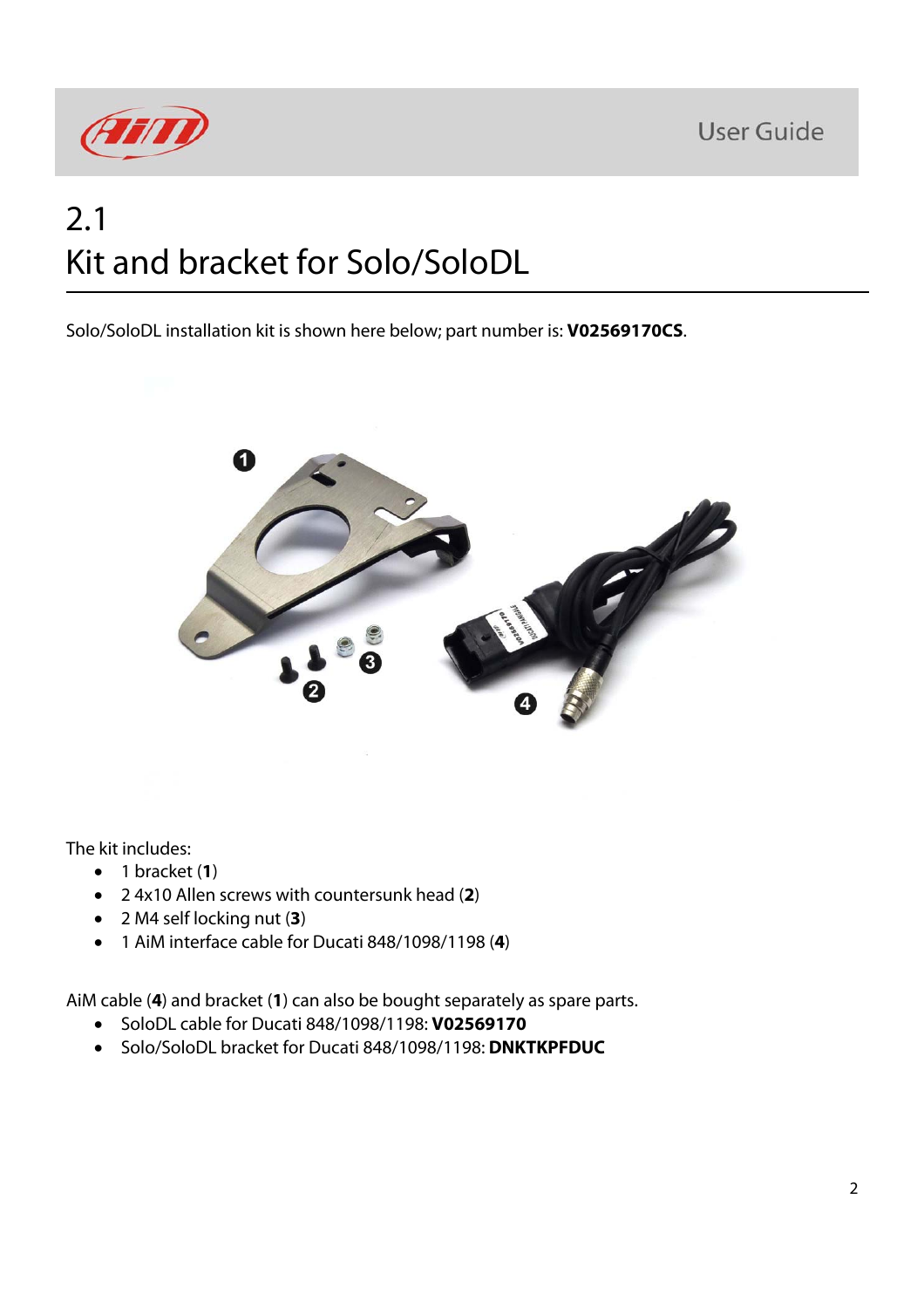

## 2.2 AiM cable for SoloDL and EVO4S

AiM cable for SoloDL on Ducati bikes is shown below; its part number is: **V02569170**.



The image here below shows the cable constructive scheme



7 pins Binder 712 male connector Pinout<br>solder termination view



4 pins FCI 4 male connetor pinout contact insertion view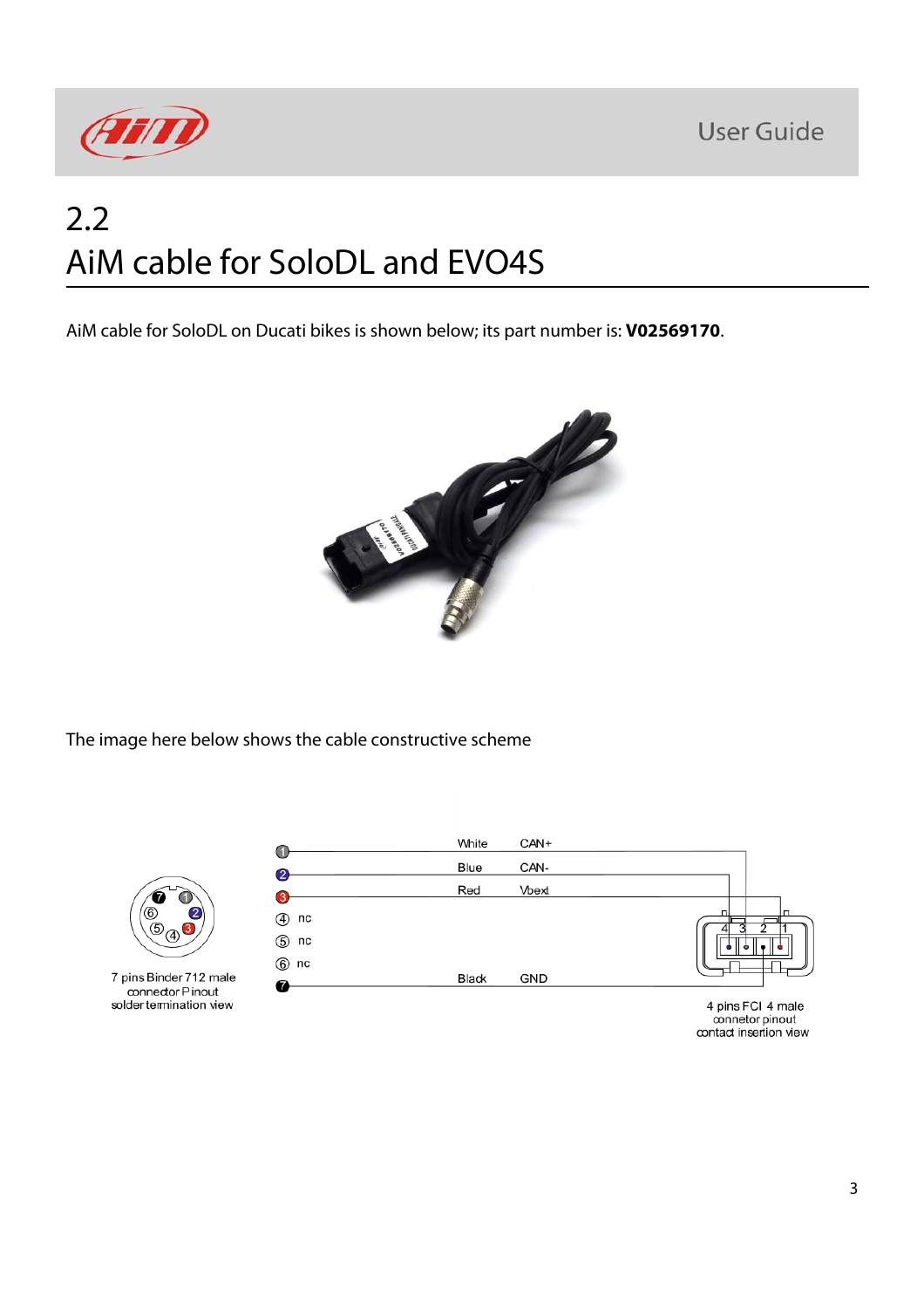

## 2.3 AiM cable for EVO4

AiM cable for EVO4 on Ducati bikes is shown below; its part number is: **V02563150**.



The image here below shows the cable constructive scheme

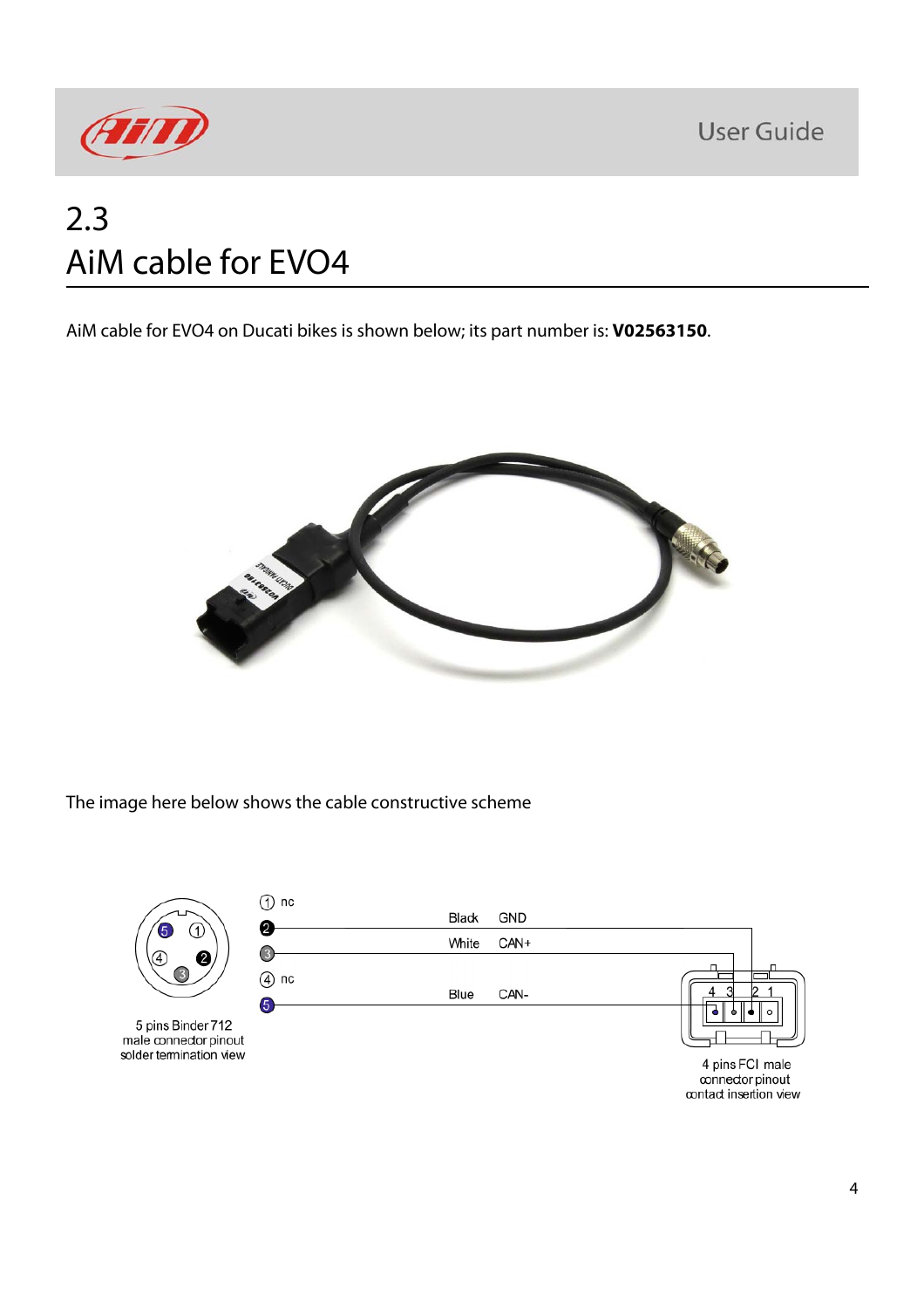

## 3 Installation and connection

Here you find the instructions to install Solo and SoloDL on your Ducati bike and to connect EVO4, EVO4S and SoloDL to the bike ECU. EVO4 cable is long enough to allow installation of the logger under the bike seat.

# 3.1 Installation of Solo and SoloDL

To install Solo/SoloDL on your Ducati bike:

Fix AiM bracket for Ducati to Solo bracket using the two Allen screws you find in the kit.

Remove the steering wheel dumper starting with the Uniball screw highlighted here on the right.

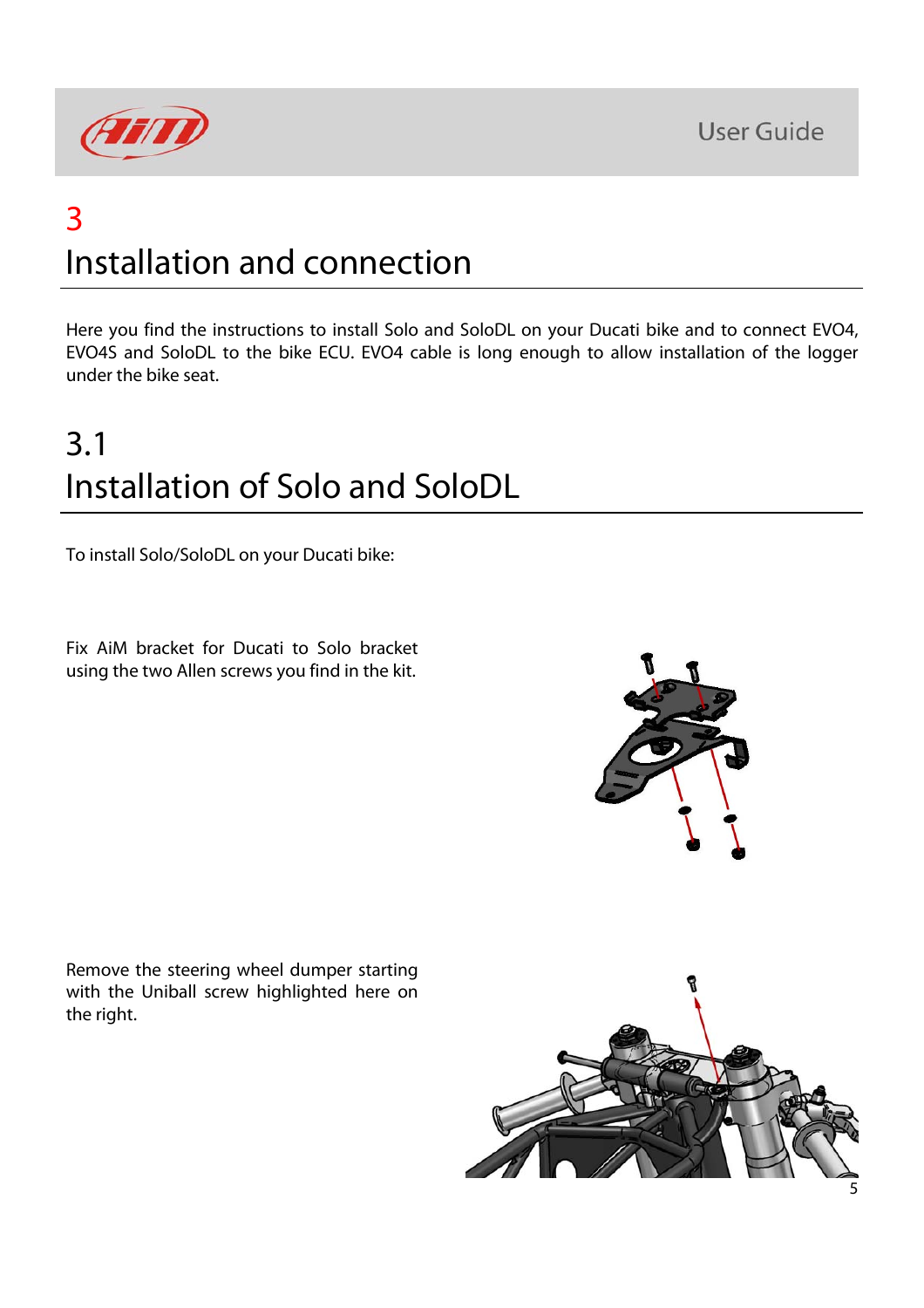

dumper.

bike.

Remove the screw of the steering wheel dumper collar enlarging the collar.

Slide off the stem of the steering wheel

Remove the screw that locks the collar to the steering plate and remove the collar from the







Hook AiM bracket for Ducati rotating it as in the image.



6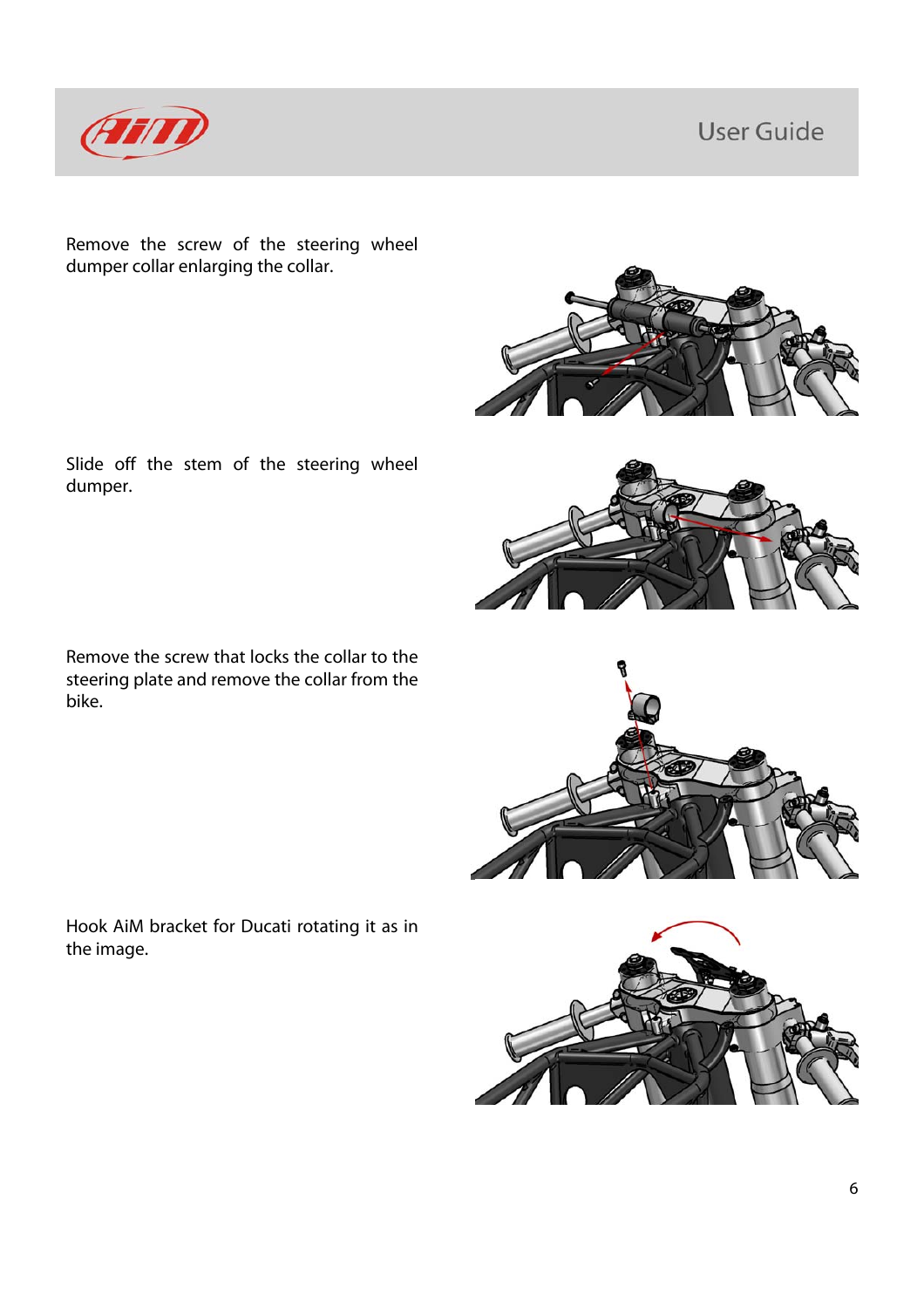

Replace the steering wheel dumper collar using the proper screw and locking AiM bracket for Ducati between collar and fork plate.



Replace the stem in the collar re-screwing its screws and replace Uniball screw fixing it to the frame pivot.



Hook Solo to its housing.

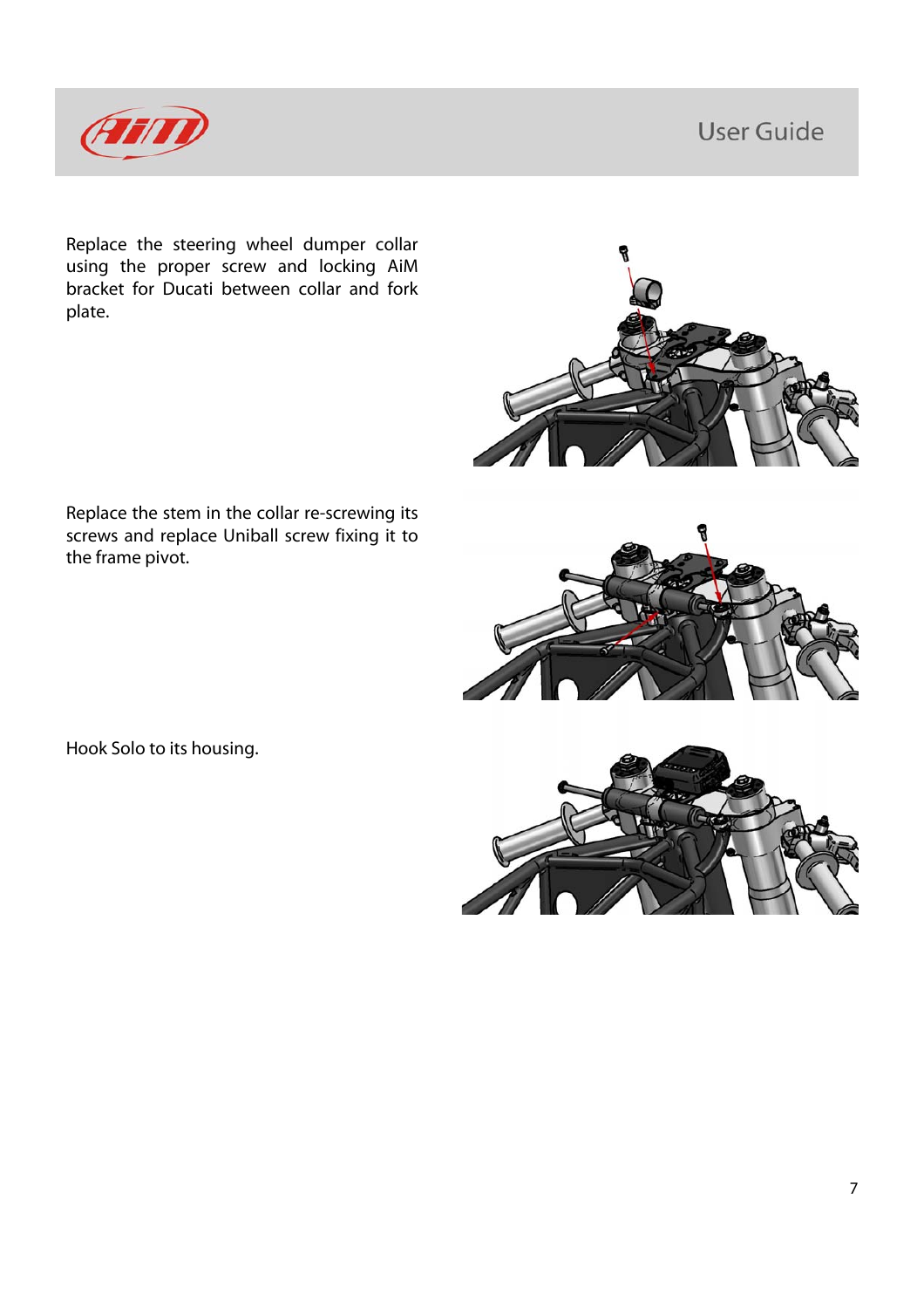

# 3.2 Connection of SoloDL, EVO4 and EVO4S to the ECU

To connect EVO4, EVO4S and SoloDL to the ECU of the bike use the connector you find under the passenger seat.

Open the bike tail and remove the connector cup highlighted in the image here on the right.



Once the cup has been removed the connector appears as here on the right.

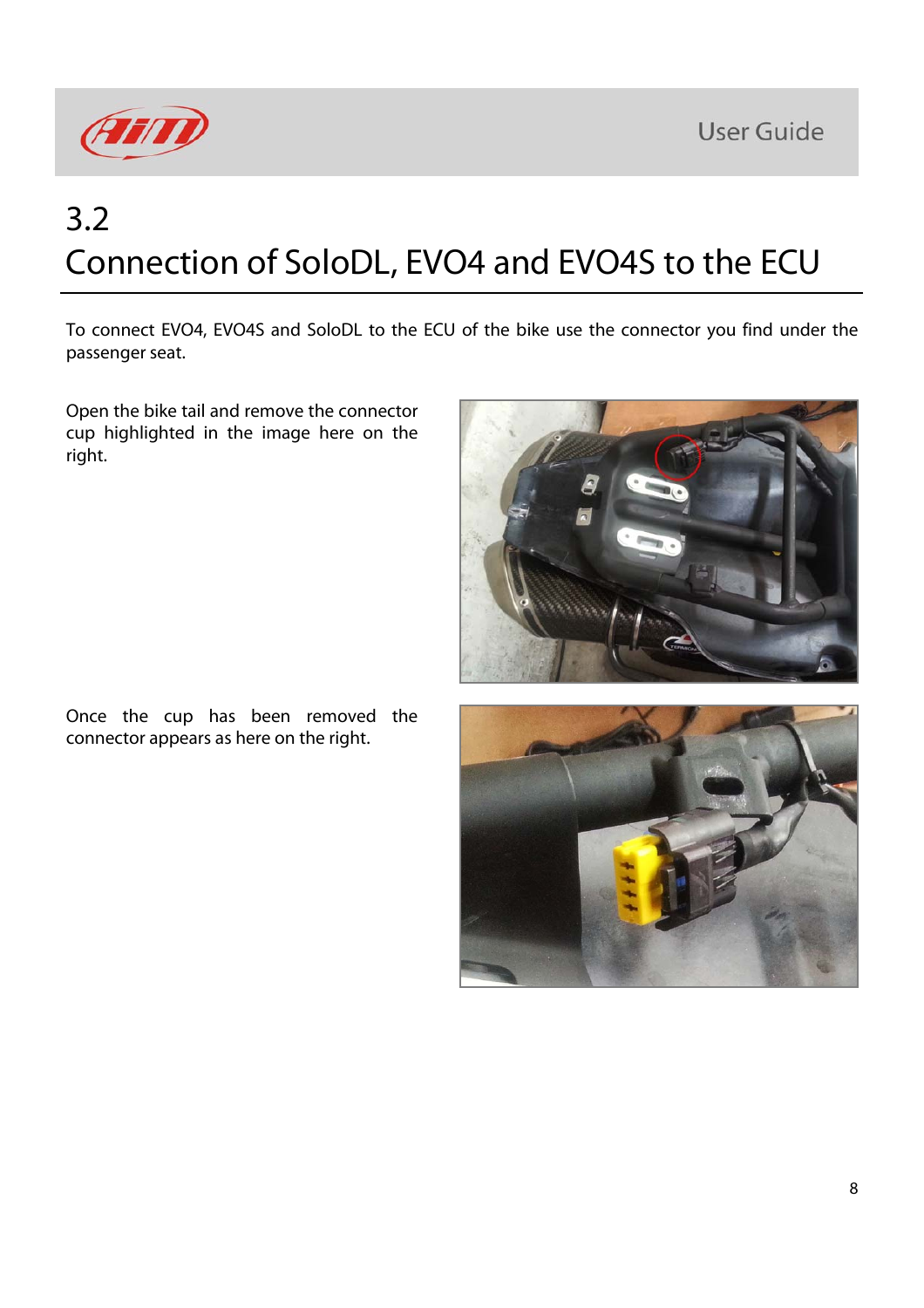

Connect AiM wiring to Ducati wiring as here on the right.



Take the cable to the logger as here on the right.



To reach SoloDL make the cable pass between the fuel tank and the bike frame.

Please avoid positions where the cable would be exposed to direct heat.

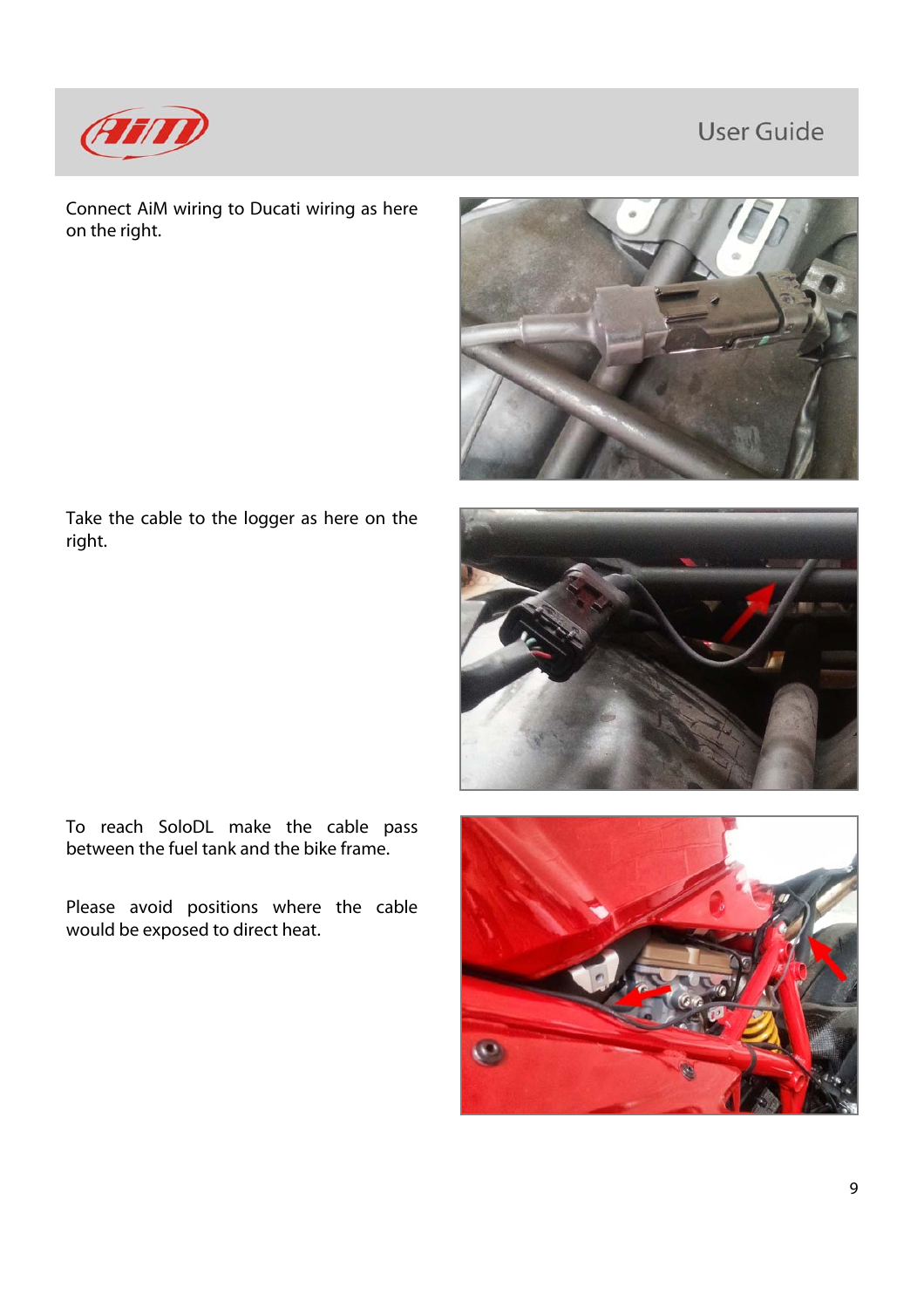

The image here on the right shows the cable reaching SoloDL.



Connect the cable to SoloDL as here on the right.

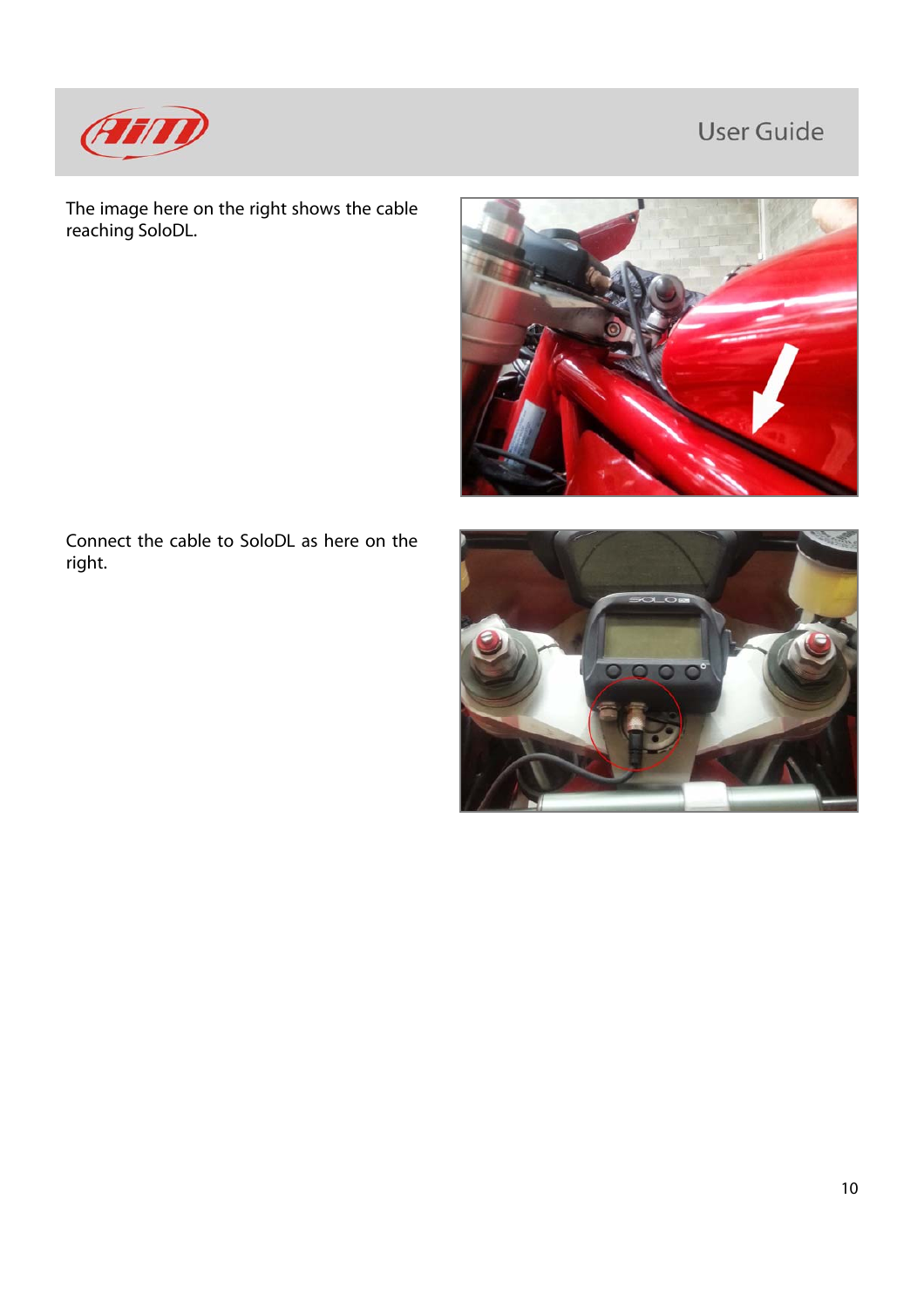

To connect AiM SoloDL to **V02569170** cable use the seven pins Binder 712 female connector placed right under the logger as shown here below.



To connect AiM EVO4 to **V02563150** cable use the five pins Binder 712 female connector labelled "ECU" of the logger – third from the left on the top row –as shown here below.

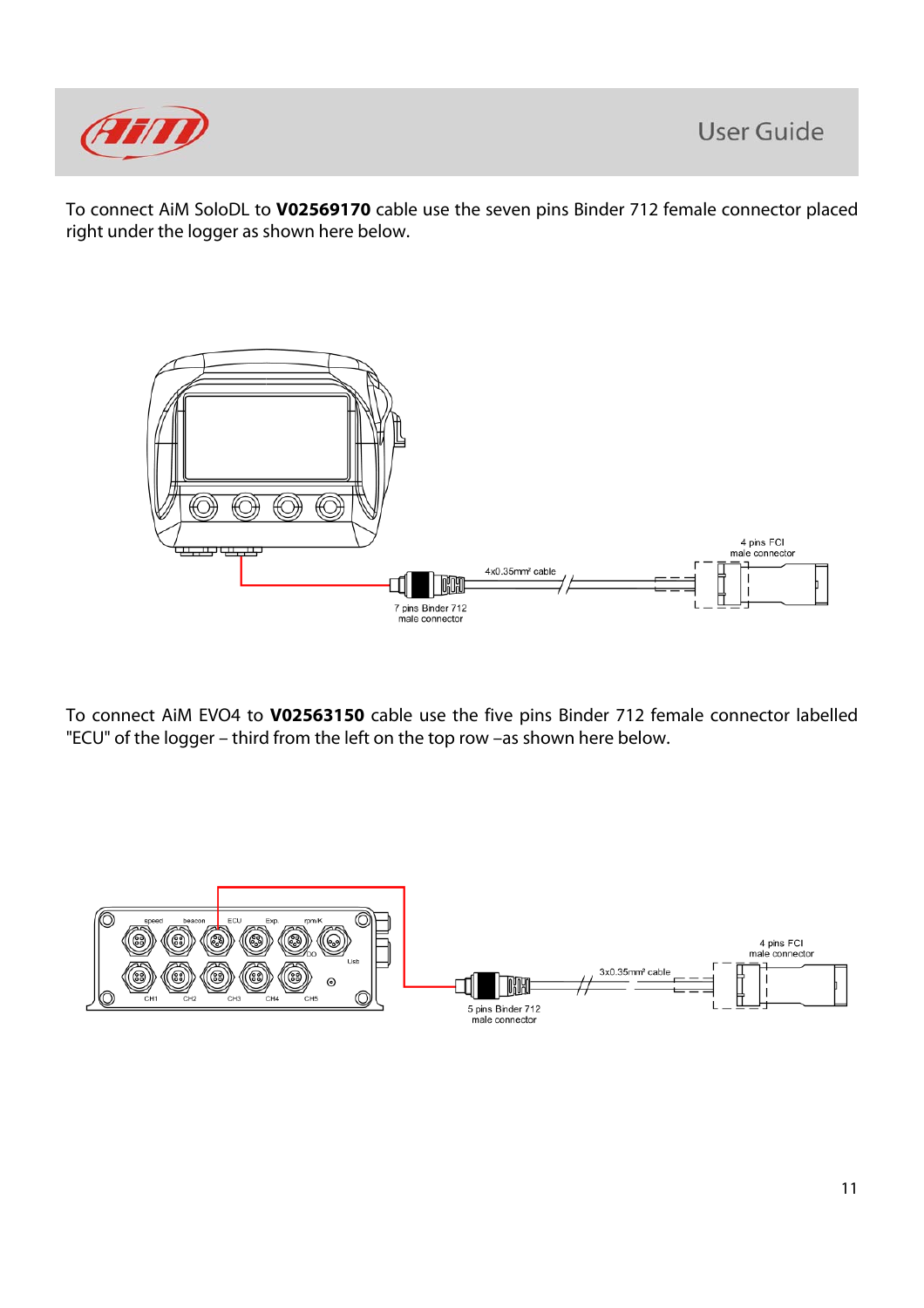

To connect AiM EVO4S to **V02569170** cable use the seven pins Binder 712 female connector labelled ECU on the logger front as shown here below.



# 4 Configuring with Race Studio 2

Before connecting the bike ECU to EVO4, EVO4S and SoloDL set these last up using AiM Race Studio software. The parameters to select in the logger configuration are:

- ECU Manufacturer: "Ducati"
- ECU Model: "1098/S"